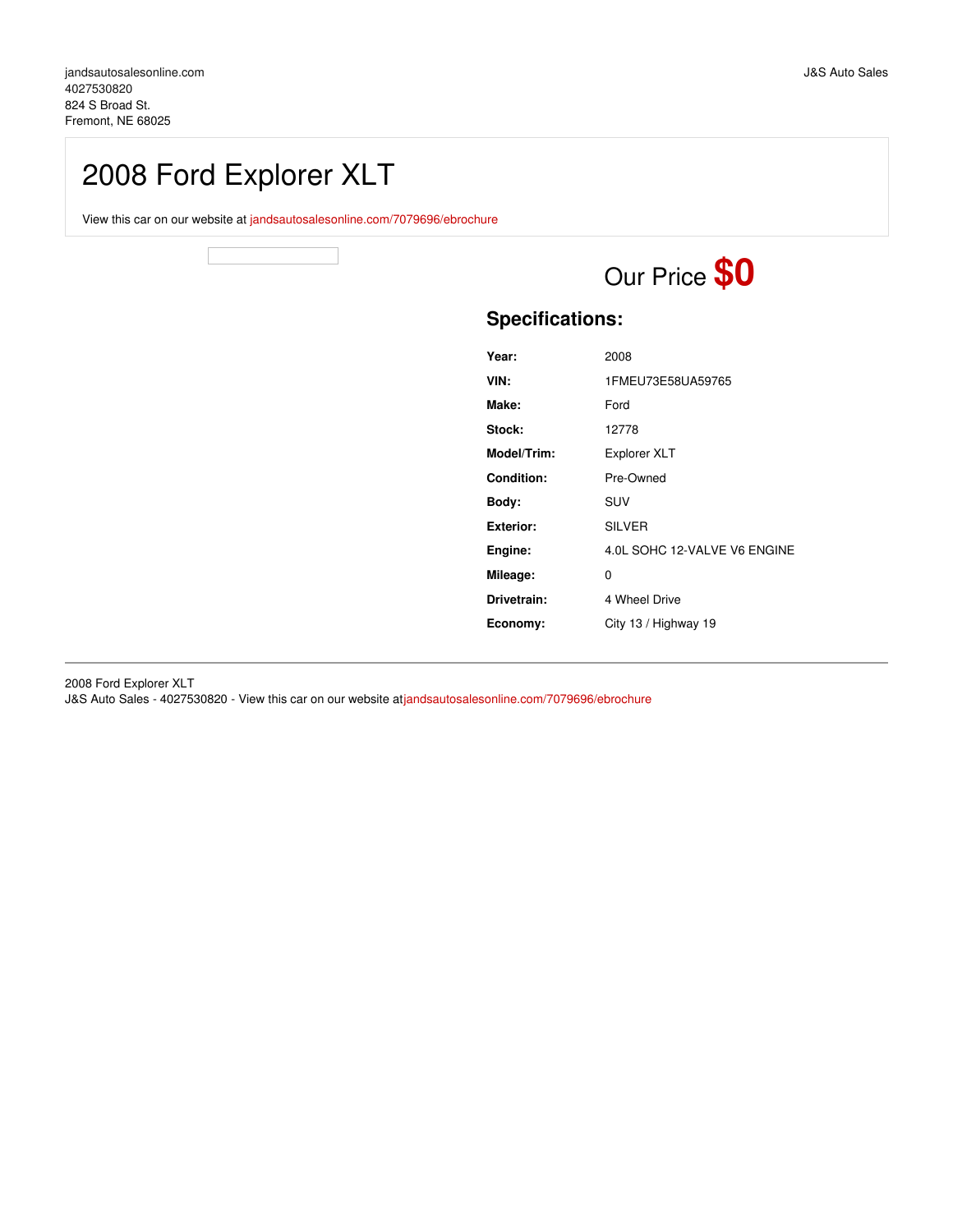

#### 2008 Ford Explorer XLT

J&S Auto Sales - 4027530820 - View this car on our website at[jandsautosalesonline.com/7079696/ebrochure](https://jandsautosalesonline.com/vehicle/7079696/2008-ford-explorer-xlt-fremont-ne-68025/7079696/ebrochure)

## **Installed Options**

#### **Interior**

- Cloth low-back front sport bucket seats-inc: 6-way pwr driver seat, manual recline, manual driver lumbar support
- 60/40 split-folding 2nd row seat- Mid series floor console w/floor shift handle
- Front/rear carpeted floor mats
- Color-keyed leather-wrapped steering wheel w/audio & climate controls
- Tilt steering column- 2-line message center-inc: outside temp
- Tire pressure monitoring system- Pwr windows-inc: one-touch-down driver window
- Pwr door locks- Speed control- Remote keyless entry-inc: (2) key fobs
- SecuriLock/immobilizer anti-theft system- Accessory delay for windows & audio
- Air conditioning- AM/FM stereo w/CD/MP3-inc: audio input jack Rear window defogger
- Whip style fender-mounted antenna- Illuminated glove box- Overhead console
- Color-keyed cloth sunvisors w/illuminated visor vanity mirrors (2) front/rear pwr points
- (3) grab handles- (4) color-keyed coat hooks
- Center dome lamp w/1st & 2nd row map lights Cargo area center dome lamp
- Illuminated entry- (4) load floor tie-down hooks- Cargo management system

#### **Exterior**

- Black roof side rails w/black end caps- Body-color front/rear bumpers
- Body-color wheel lip molding- Chrome 4-bar design grille- Dual beam headlamps
- Fog lamps- Folding pwr mirrors-inc: security approach lamps & molded in color skull caps
- Privacy glass-inc: rear door, rear quarter, liftgate glass
- Speed-sensitive intermittent front wipers- Intermittent rear wiper/washer
- One-piece liftgate w/pop-up flip glass- Body-color door handles

#### **Safety**

- Cloth low-back front sport bucket seats-inc: 6-way pwr driver seat, manual recline, manual driver lumbar support
- 60/40 split-folding 2nd row seat- Mid series floor console w/floor shift handle